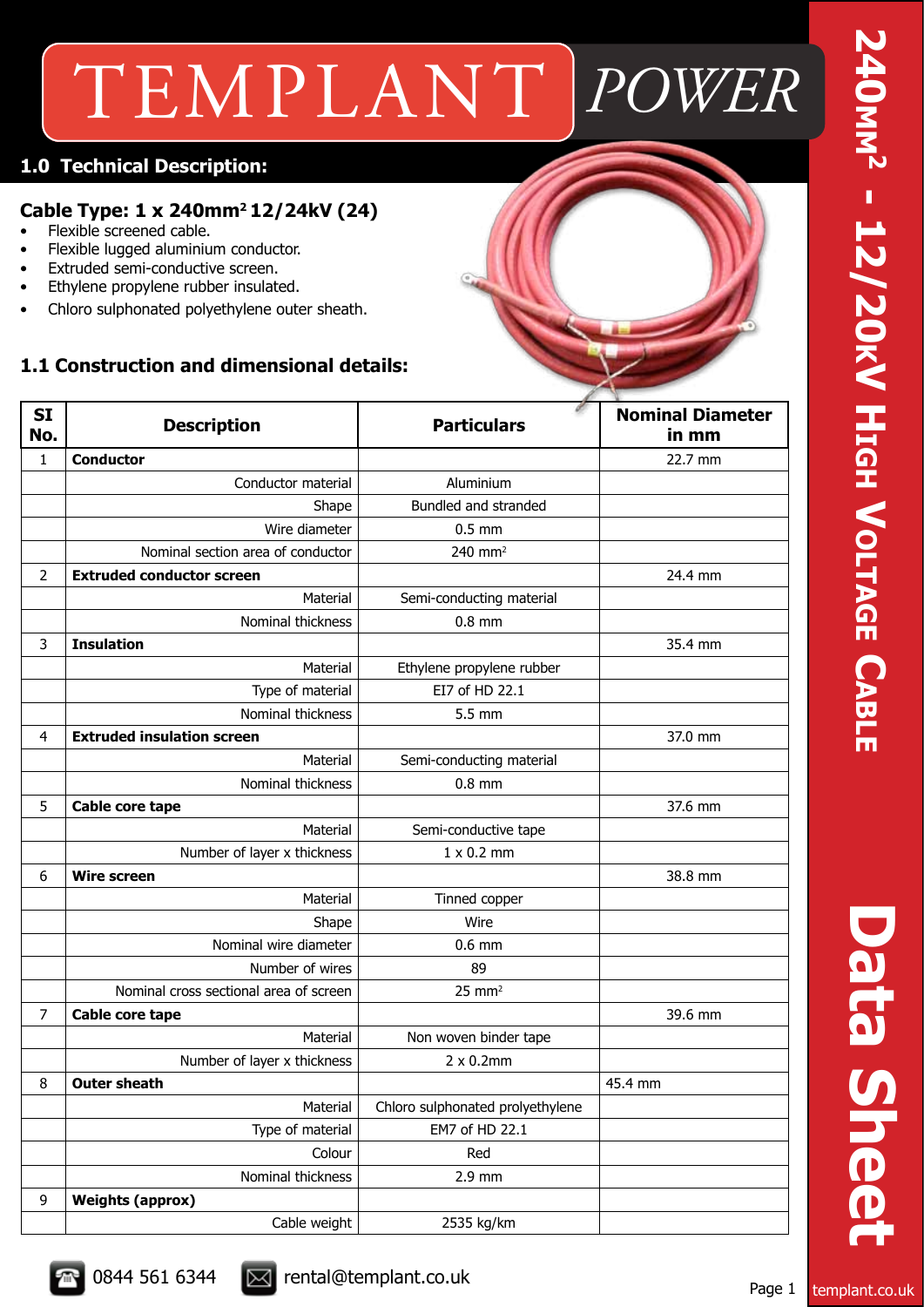# TEMPLANT *POWER*

### **1.1 Construction & Dimensional Details:**

| <b>SI</b><br>No. | <b>Description</b>                            | <b>Particulars</b>       | <b>Nominal Diameter</b><br>in mm |
|------------------|-----------------------------------------------|--------------------------|----------------------------------|
| 10               | <b>Min Bending Radius During installation</b> | 450 mm                   |                                  |
|                  |                                               |                          |                                  |
| 11               | Min bending radius continuos /<br>installed   | 360 mm                   |                                  |
|                  |                                               |                          |                                  |
| 12               | Max tensile strength                          | 9600 Newton              |                                  |
|                  |                                               |                          |                                  |
| 13               | <b>Relevant standards</b>                     |                          |                                  |
|                  | Conductor                                     | GEN. IEC60228: 2005-03   |                                  |
|                  | Insulation                                    | HD 22.1 2002-11          |                                  |
|                  | Sheath                                        | HD 22.1 2002-11          |                                  |
|                  | Cable designation                             | GEN. IEC60502-2: 2005-02 |                                  |
|                  | Flame retardants                              | IEC60332-3-24 2000-10    |                                  |

### **2. Cross Sectional Drawing - Cable Type: 1 x 240mm2 12/20kV**



**240mm2 - 12/20** 240<sub>MM</sub><sup>2</sup> - 12/20KV HIGH VOLTAGE CABLE **h Voltage Cable**

**Data Sheet Data Sheet**